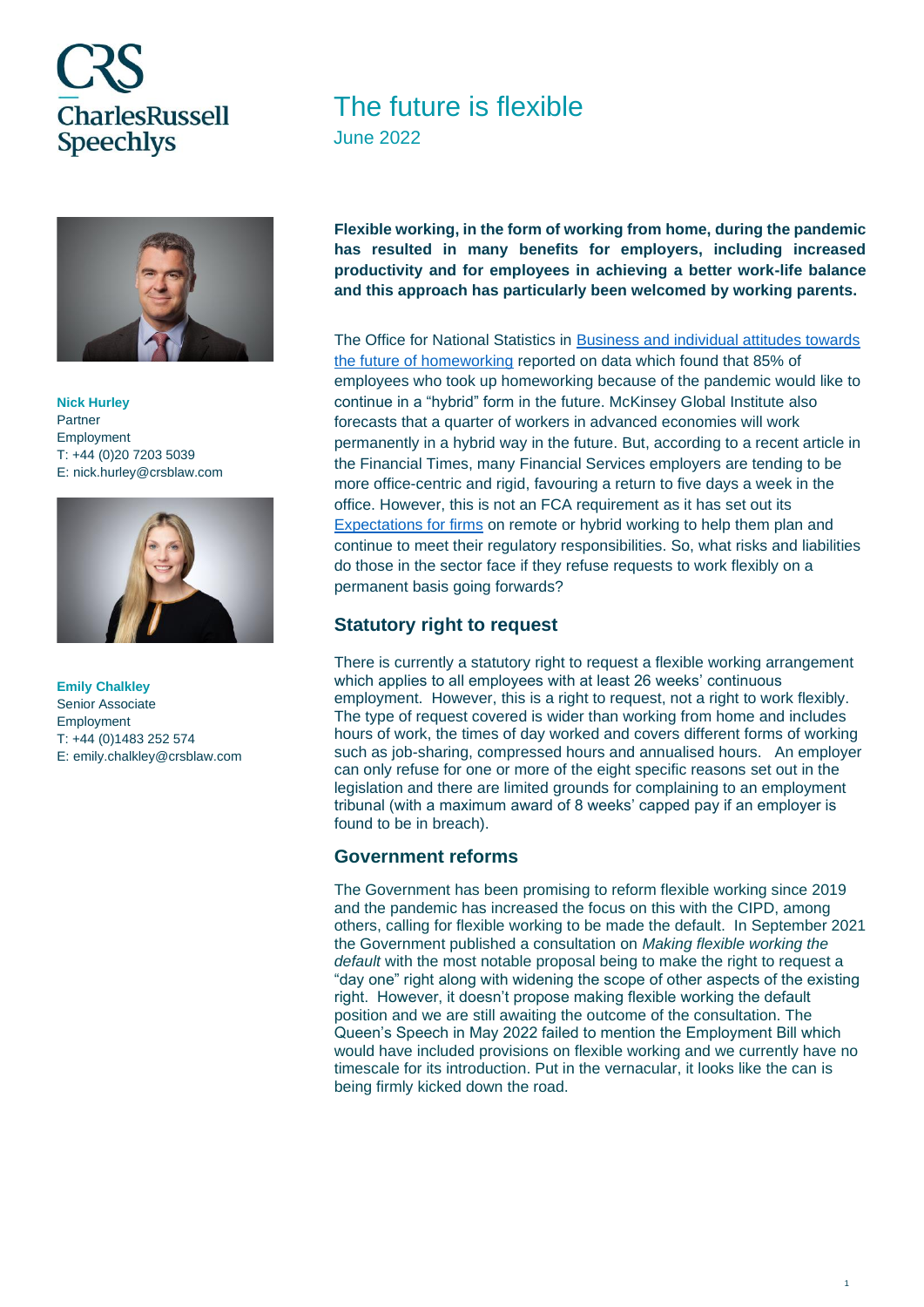# **CharlesRussell Speechlys**

## **"Day one" claims under discrimination law?**

Although the statutory scheme is in any event quite limited and we're still waiting for legislative reform, a key issue employers need to bear in mind is that a flexible working application could be an employee's first step towards bringing a direct or indirect discrimination claim if they are turned down. Employees do not need any length of service to make such a claim and there is no (technical) limit on compensation for a successful claim. Employees who make a flexible working request may be seeking to vary their hours, days or to work from home to help with childcare commitments, to accommodate religious requirements, or as an adjustment because they have a disability.

A refusal will need to be justified if it is a policy or practice the employer follows which disproportionately affects a person with a protected characteristic. The employer will need to show it has a fair system in place for assessing the impact of the proposed change on the business and other workers, based on proven facts in order to be able to objectively justify such a refusal and to successfully defend any claim. This risk is something that can easily be overlooked by employers.

Employers in the sector should ensure they continue to meet their regulatory responsibilities while also considering any requests for flexible working very carefully. We recommend being wary of adopting a rigid approach and consider requests with an open mind. Moreover, be alive to potential discrimination claims and ensure that if a request is turned down you can justify any refusal on objective grounds. By way of illustration box 1 below outlines some of the case law in this area and demonstrates the cost of falling foul of the law.

The compensation awarded is just part of the risk that employers take in refusing requests. Aside irrecoverable legal costs in defending claims of this sort there is also the damage to reputation that accompanies adverse publicity. At a time where competition for quality labour is fierce, ensuring that your employer proposition is seen as strong and progressive is something that employers should really bear in mind. In every interview we have undertaken in the last 6 months the first candidate question has always been about the firm's hybrid working policy. This issue is unlikely to quietly go away any time soon and is part of the new norm in working patterns.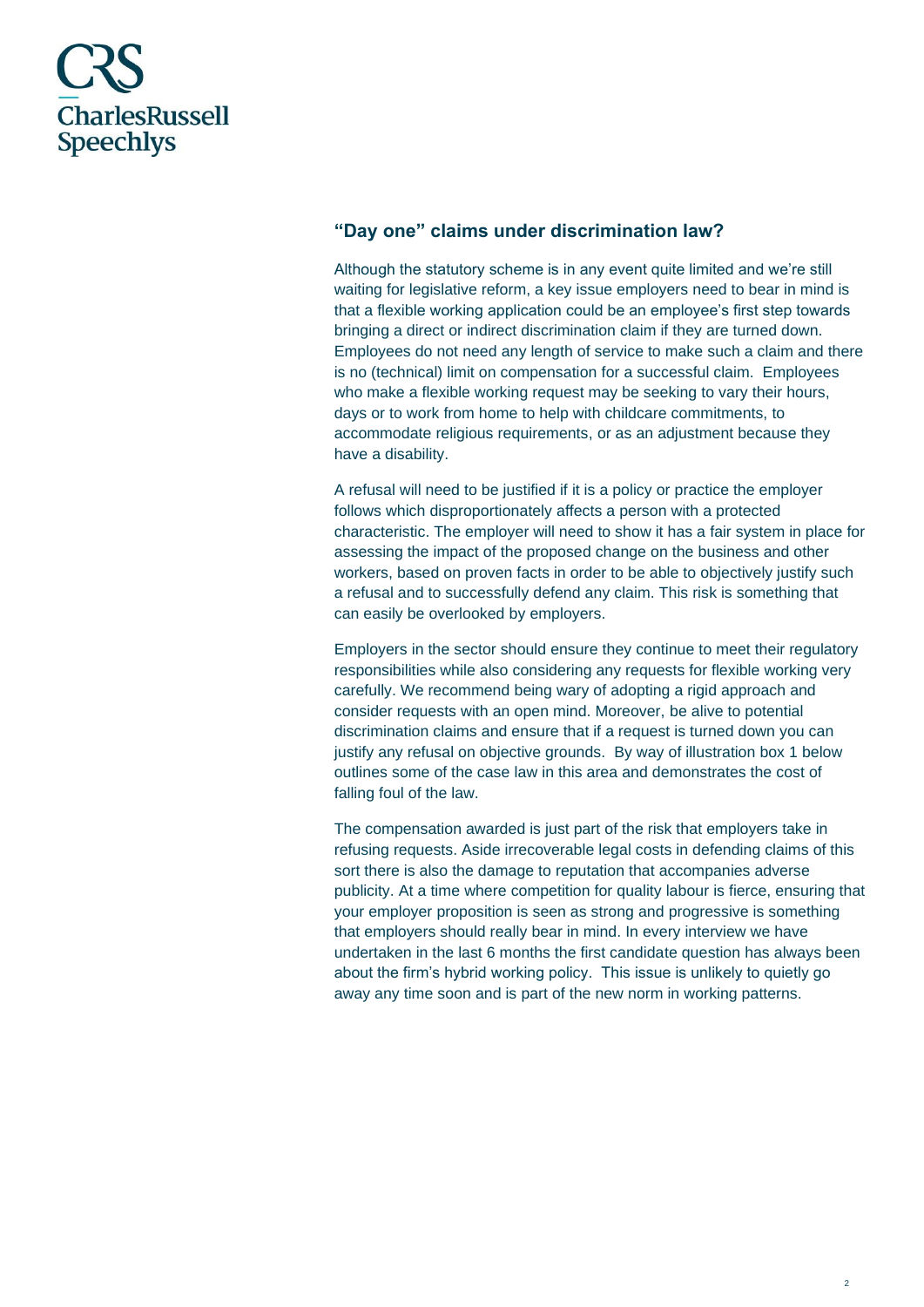

#### **Box 1**

Cost of refusal - Tribunal cases on flexible working and sex discrimination

- A sales manager made an unsuccessful application to work shorter hours to collect her daughter from nursery following a period of maternity leave. She brought a claim for indirect sex discrimination. The Tribunal found that the Respondent's failure to consider the flexible working request put her at a disadvantage and upheld her claim for indirect sex discrimination, awarding £184,961.32 for loss of earnings, loss of pension contributions, injury to feelings, and interest - *Thompson v Scancrown Ltd trading as Manors.*
- The EAT has confirmed that tribunals should take "judicial notice" (i.e. a legal given) of the so-called "childcare disparity" which still persists i.e. that women, because of their childcare responsibilities, are less likely to be able to accommodate certain working patterns than men, in cases where indirect sex discrimination is alleged. It reinforces the point that employers are still at risk of claims of indirect sex discrimination when they impose working patterns which are likely to disadvantage women who have less flexibility - *Dobson v North Cumbria Integrated Care NHS Foundation Trust.*

A man who was denied the right to work part-time following his wife's maternity leave brought a claim for direct sex discrimination because women in his company were regularly allowed to work part-time. He was successful because he was able to compare his treatment with how a hypothetical comparator in the same post, performing the same tasks, would have been treated - *Walkingshaw v John Martin Group.*

#### **Box 2**

Claims in discrimination for a refusal to accommodate flexible "hybrid" work request – at a glance



No limit on compensation